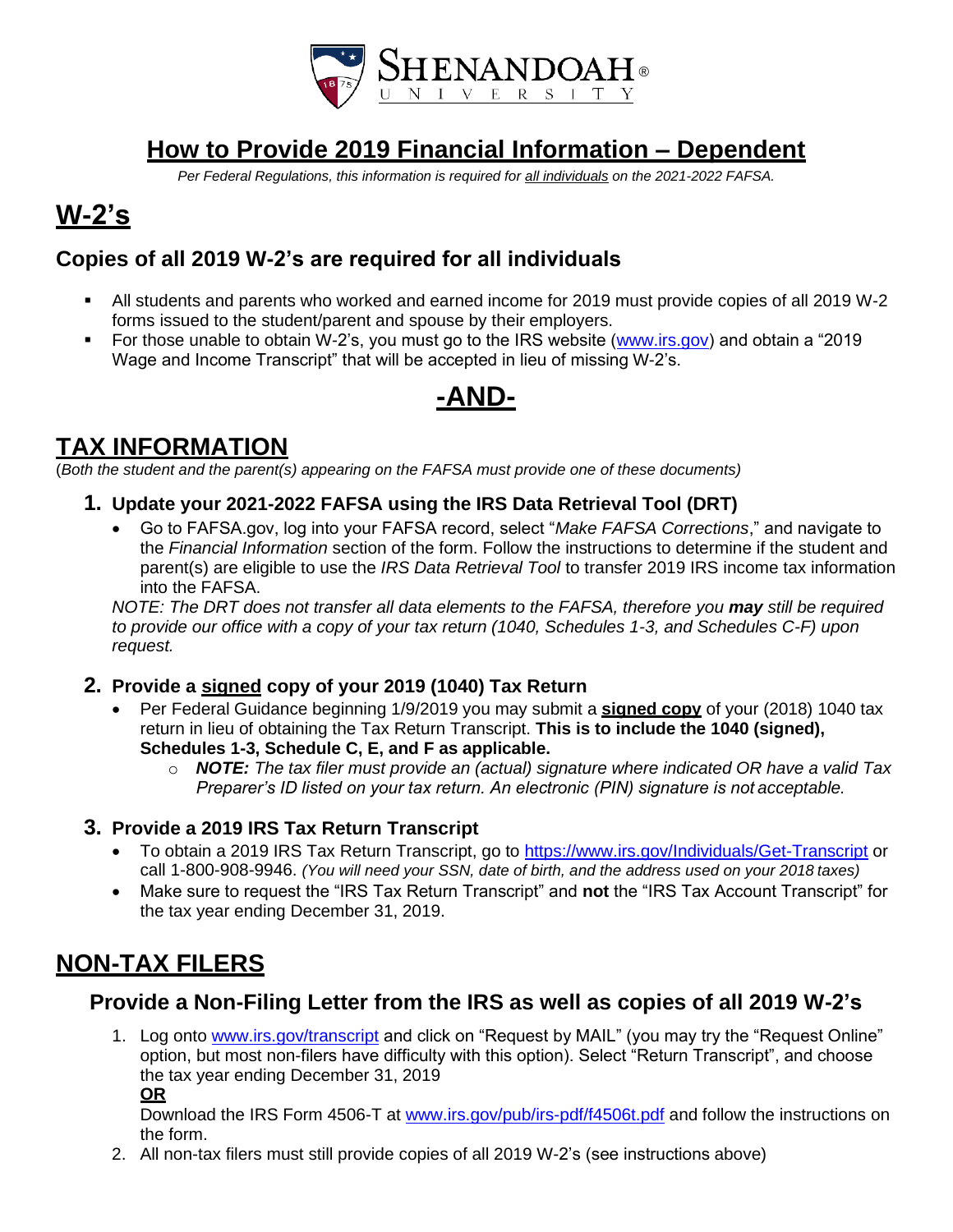

## **2021-2022 Dependent Verification Worksheet**

Verification Tracking Group 1 and Institutional Selection

In response to your submission of the 2021-2022 Free Application for Federal Student Aid (FAFSA), the U.S. Department of Education has required the Office of Financial Aid to collect the following information from you. Submission of all of the requested information is required in order to receive federal student aid. Please complete and return these materials to the Office of Financial Aid as quickly as possible.

### **A. Student's Information**

| Student's Last Name                         | Student's First Name | Student's M.I. | Student's SU ID Number  |
|---------------------------------------------|----------------------|----------------|-------------------------|
| Student's Street Address (include apt. no.) |                      |                | Student's Date of Birth |
| City                                        | <b>State</b>         | Zip Code       | Student's Email Address |

Student's Home Phone Number (include area code)

#### **B. Household Information**

List below all members of your household; include the name of the college for any household member who will be enrolled at least half-time, in a degree, diploma, or certificate program at a postsecondary educational institution any time between July 1, 2021, and June 30, 2022. *If more space is needed, attach a separate page with the student's name and SU ID Number at the top.*

#### **Please provide the following information:**

- Yourself
- Your parent(s) (including step-parent)
- Your parent(s)' other dependents children if (a) your parent(s) will provide more than half of their support from July 1, 2021, through June 30, 2022, or (b) the children would be required to provide parental information when completing the FAFSA
- Other people if they now live in your parent(s) household and your parent(s) provide more than half of their support and will continue to provide more than half of their support from July 1, 2021, through June 30, 2022

**\*NOTE:** Please do not list parental college information below, as it will be disregarded for financial aid purposes.

| <b>Full Name</b>   | Age | Relationship   | College                      | <b>Will be Enrolled</b><br>at Least Half-<br><b>Time</b> |
|--------------------|-----|----------------|------------------------------|----------------------------------------------------------|
| John Doe (example) | 18  | <b>Brother</b> | <b>Example University</b>    | Yes                                                      |
|                    |     | <b>Self</b>    | <b>Shenandoah University</b> |                                                          |
|                    |     |                |                              |                                                          |
|                    |     |                |                              |                                                          |
|                    |     |                |                              |                                                          |
|                    |     |                |                              |                                                          |
|                    |     |                |                              |                                                          |
|                    |     |                |                              |                                                          |
|                    |     |                |                              |                                                          |
|                    |     |                |                              |                                                          |